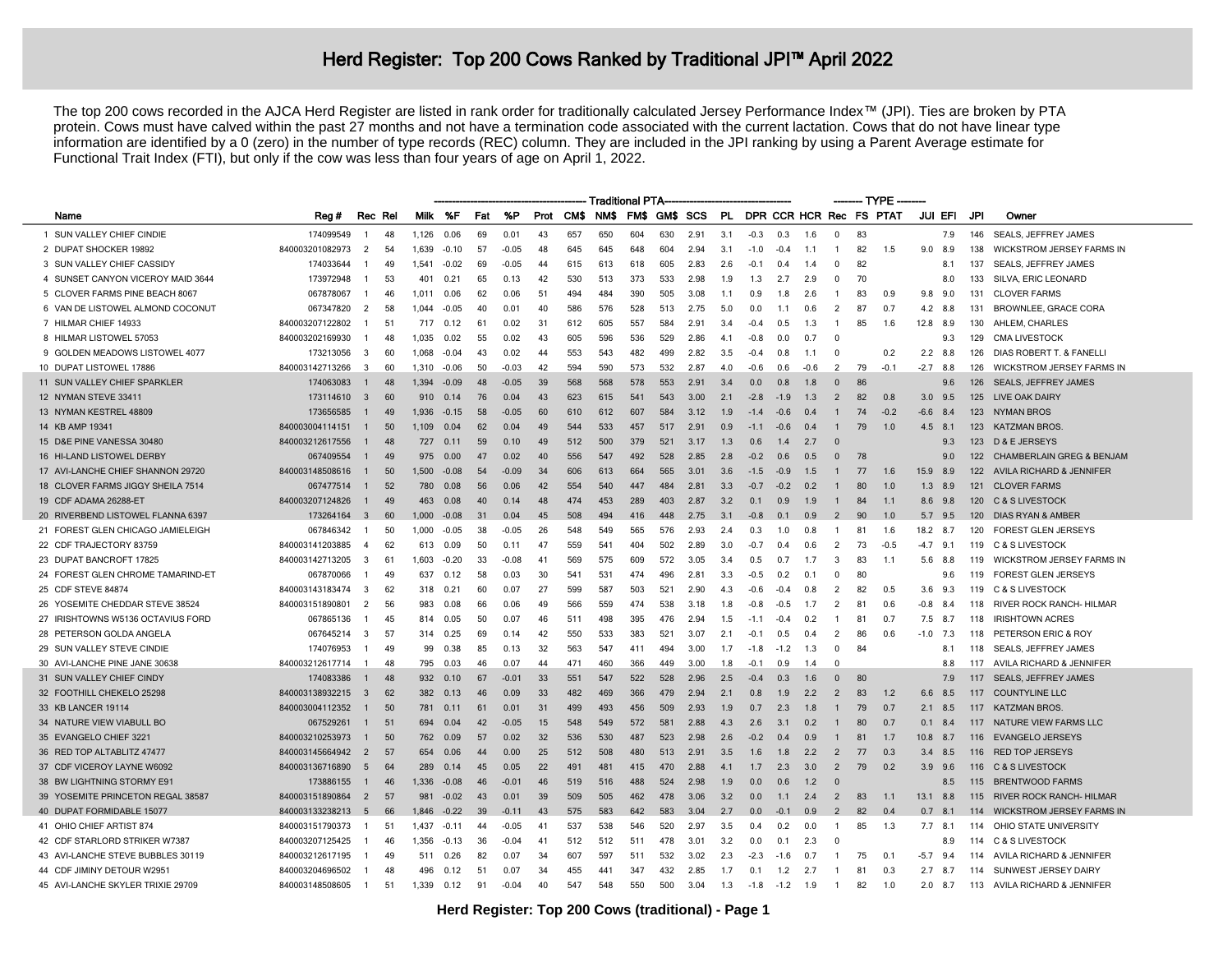|                                       |                   |                  |    |               |           |     |         |     |           | Traditional PTA |     |     |                                           |     |                         |        |        |                         |    | — TYPE - |                 |     |                                      |
|---------------------------------------|-------------------|------------------|----|---------------|-----------|-----|---------|-----|-----------|-----------------|-----|-----|-------------------------------------------|-----|-------------------------|--------|--------|-------------------------|----|----------|-----------------|-----|--------------------------------------|
| Name                                  | Reg#              | Rec Rel          |    | Milk          | %F        | Fat | %P      |     | Prot CM\$ | NMS.            | FMS |     | GM\$ SCS                                  | PL  | DPR CCR HCR Rec FS PTAT |        |        |                         |    |          | JUI EFI         | JPI | Owner                                |
| 46 VAN DE DIMENSION ALMOND JOY        | 067198853         | 3                | 58 | 354           | 0.11      | 40  | 0.08    | 30  | 460       | 444             | 347 | 460 | 2.78                                      | 2.2 | 1.0                     | 1.9    | 2.0    | $\overline{2}$          | 87 | $-0.2$   | 0.7<br>8.6      | 113 | VAN DE JERSEYS                       |
| 47 HI-LAND LISTOWEL MERCED            | 067759204         | -1               | 51 | 671           | 0.02      | 36  | 0.02    | 29  | 533       | 524             | 477 | 477 | 2.82                                      | 4.1 | $-0.4$                  | 0.3    | 0.1    | 0                       | 79 | 0.1      | $3.9$ $8.2$     | 113 | CHAMBERLAIN GREG & BENJAM            |
| 48 GLEN MEADOWS KELBY TEASE           | 840003150321100   | 2                | 54 | 827           | $-0.01$   | 38  | 0.04    | 40  | 441       | 430             | 354 | 445 | 2.87                                      | 1.8 | 1.2                     | 1.7    | 1.3    | 2                       | 85 | 0.2      | 9.4<br>0.4      | 112 | <b>GLEN MEADOWS FARM</b>             |
| 49 AHLEM BROTHERS LISTOWEL 2461       | 840003132543365   | $\overline{2}$   | 57 | 594           | 0.00      | 28  | 0.07    | 37  | 495       | 480             | 385 | 452 | 2.82                                      | 3.3 | 0.0                     | 0.1    | 0.1    | 2                       | 84 | 0.2      | 2.9<br>8.3      | 112 | AHLEM, GRANT                         |
| 50 VAN DE LISTOWEL WAYWARD WILLA-P    | 067198880         | 3                | 61 | 535           | 0.00      | 26  | 0.07    | 34  | 500       | 484             | 390 | 459 | 2.70                                      | 3.9 | 0.8                     | 1.2    | 0.8    | $\Omega$                |    | 0.3      | $-0.1$ 8.3      | 112 | VAN DE JERSEYS                       |
| 51 DUPAT LISTOWEL 19216               | 840003150983731   | $\overline{2}$   | 57 | 876           | $-0.01$   | 40  | 0.00    | 33  | 500       | 494             | 458 | 479 | 2.87                                      | 3.0 | 0.1                     | 0.9    | 0.5    | $\overline{2}$          | 83 | 0.6      | 1.9<br>-8.6     | 111 | <b>WICKSTROM JERSEY FARMS IN</b>     |
| 52 O.F. CHARMER MACEE                 | 067910294         | -1               | 52 | 509           | 0.08      | 42  | 0.07    | 33  | 479       | 466             | 379 | 487 | 2.87                                      | 1.6 | 0.2                     | 1.6    | 1.0    | 1                       | 81 | 0.6      | $1.0\quad 8.4$  | 111 | <b>OWENS FARMS INC</b>               |
| 53 FOOTHILL SOLEIL 20333              | 840003125158456   | 5                | 64 | 908           | 0.01      | 47  | -0.01   | 31  | 448       | 448             | 434 | 482 | 3.10                                      | 2.4 | 2.5                     | 2.5    | 1.9    | $\overline{2}$          | 81 | 0.5      | $-2.4$<br>8.2   | 111 | <b>COUNTYLINE LLC</b>                |
| 54 LEGENDAIRY HALEY DELEGATE          | 840003212005936   | -1               | 42 | $-283$        | 0.38      | 65  | 0.17    | 25  | 440       | 419             | 259 | 474 | 2.89                                      | 0.5 | 1.6                     | 2.2    | 0.7    | $\mathbf{0}$            | 79 |          | 5.4             | 111 | <b>SEALS THOMAS L &amp; JENNIE L</b> |
| 55 VAN DE CHROME DELORES CORA         | 067751764         | -1               | 52 | 656           | 0.12      | 59  | 0.00    | 24  | 480       | 474             | 448 | 449 | 2.81                                      | 2.5 | $-0.4$                  | 0.0    | 0.0    | -1                      | 85 | 1.5      | 9.6<br>14.4     | 111 | VAN DE JERSEYS                       |
| 56 CDF ADAMA 26252-ET                 | 840003207124790   |                  | 48 | 526           | 0.06      | 38  | 0.11    | 44  | 460       | 442             | 306 | 396 | 2.87                                      | 3.2 | 0.1                     | 0.9    | 1.9    |                         | 78 | 0.8      | 3.3<br>9.8      | 110 | C & S LIVESTOCK                      |
| 57 HI-LAND LISTOWEL FLIPSY            | 067409672         | -1               | 49 | 811           | 0.07      | -54 | 0.04    | 38  | 508       | 498             | 431 | 467 | 2.89                                      | 2.0 | $-1.1$                  | $-0.3$ | 0.1    | $\Omega$                | 88 |          | 8.5             | 110 | <b>CHAMBERLAIN GREG &amp; BENJAM</b> |
| 58 CLOVER FARMS CHIEF HYPER 7844      | 067477844         | -1               | 49 | 1,535         | $-0.10$   | 51  | $-0.08$ | 37  | 527       | 530             | 569 | 468 | 2.90                                      | 3.4 | $-1.2$                  | -0.8   | 1.0    | -1                      | 81 | 1.6      | 9.2<br>6.4      | 110 | <b>CLOVER FARMS</b>                  |
| 59 SUN VALLEY CHIEF CLOVER            | 174091279         | $\overline{1}$   | 49 | 837           | 0.13      | 69  | $-0.01$ | 28  | 537       | 536             | 524 | 531 | 3.04                                      | 2.1 | $-0.3$                  | $-0.2$ | 0.1    | $\mathbf{0}$            | 80 |          | 8.5             | 110 | <b>SEALS, JEFFREY JAMES</b>          |
| 60 FOREST GLEN DILLAN JAMIELEIGH      | 067784014         | $_{3}$           | 62 | 703           | 0.05      | 44  | $-0.03$ | 19  | 485       | 486             | 494 | 551 | 2.97                                      | 2.6 | 2.5                     | 3.5    | 0.9    | $\overline{\mathbf{3}}$ | 82 | 0.8      | 8.4<br>8.1      | 110 | <b>FOREST GLEN JERSEYS</b>           |
| 61 DUPAT LISTOWEL 19027               | 840003150983542   | $\overline{2}$   | 57 | 1,266         | -0.09     | 41  | $-0.02$ | 43  | 496       | 489             | 457 | 451 | 2.76                                      | 2.3 | $-1.1$                  | -0.3   | 0.1    | $\overline{2}$          | 81 | 0.5      | $-0.4$<br>9.1   | 109 | WICKSTROM JERSEY FARMS IN            |
| 62 IRISHTOWNS W4962 CHARMER TEE       | 067454962         | -1               | 51 | -58           | 0.24      | 49  | 0.14    | 27  | 439       | 421             | 284 | 469 | 2.91                                      | 1.0 | 1.3                     | 2.5    | 0.4    | $\mathbf{1}$            | 84 | 0.8      | 8.8<br>3.5      | 109 | <b>IRISHTOWN ACRES</b>               |
| 63 SUNWEST JIMINY MOON W2810          | 840003204696361   | -1               | 50 | $-210$        | 0.22      | 37  | 0.15    | 23  | 473       | 454             | 312 | 444 | 2.85                                      | 2.9 | 0.3                     | 1.2    | 2.7    | -1                      | 78 | 0.8      | 5.0<br>9.0      | 109 | SUNWEST JERSEY DAIRY                 |
| 64 NYMAN KESTREL 48534                | 173660111         | - 1              | 49 | 2,378         | $-0.35$   | 32  | $-0.15$ | 52  | 498       | 510             | 602 | 461 | 3.06                                      | 3.0 | $-0.9$                  | $-0.2$ | -1.7   | -1                      | 82 | 0.3      | $1.0$ $9.2$     | 108 | <b>NYMAN BROS</b>                    |
| 65 TOG VILLARS 8755-ETN               | 840003205704244   |                  | 56 | 537           | 0.11      | 50  | 0.10    | 42  | 408       | 392             | 269 | 353 | 2.93                                      | 2.0 | $-0.2$                  | 1.0    | 3.6    | -1                      | 80 | 0.5      | 9.3<br>4.1      | 108 | <b>TRANS-OVA GENETICS</b>            |
| 66 CDF STEVE 84360                    | 840003143123765   | 2                | 58 | 976           | 0.03      | 55  | 0.01    | 39  | 523       | 518             | 472 | 438 | 2.98                                      | 3.3 | $-1.4$                  | $-1.5$ | 0.8    | - 1                     | 78 | 0.2      | 0.3<br>9.5      | 108 | CONSOLIDATED DAIRY MANAGE            |
| 67 DUPAT LISTOWEL 17467               | 840003142712847   | 3                | 61 | 825           | $-0.04$   | 32  | $-0.01$ | 28  | 544       | 539             | 518 | 512 | 2.83                                      | 4.1 | 0.1                     | 0.2    | $-0.2$ | $\overline{2}$          | 83 | $-0.3$   | 8.6<br>-4.6     | 108 | <b>WICKSTROM JERSEY FARMS IN</b>     |
| 68 JER-Z-BOYZ CHIEF 73429             | 174005524         | -1               | 48 | 1,093         | 0.02      | 58  | -0.06   | 27  | 510       | 513             | 539 | 511 | 2.97                                      | 2.2 | $-0.2$                  | 0.2    | 1.0    | $\mathbf{0}$            |    |          | 8.3             | 108 | JER-Z-BOYZ                           |
| 69 PINE HILL CHROME SOPHIE            | 840003231034541   | -1               | 52 | 504           | 0.08      | 41  | 0.00    | 18  | 433       | 427             | 407 | 448 | 2.80                                      | 2.6 | 1.2                     | 1.8    | 2.0    | -1                      | 83 | 1.2      | 10.9<br>8.3     | 108 | PINE HILL JERSEY FARM LLC            |
| 70 YOSEMITE VANFOEKEN HOBBIT 36374    | 840003139395369   | $\overline{A}$   | 60 | 1,067         | -0.04     | 42  | 0.00    | 40  | 485       | 476             | 433 | 519 | 2.82                                      | 0.2 | -0.4                    | -0.4   | 0.3    | $\overline{2}$          | 81 | 0.3      | 8.5<br>6.4      | 107 | RIVER ROCK RANCH- HILMAR             |
| 71 SF PUMICE 16541                    | 067916541         | -1               | 50 | 1,131         | 0.00      | 54  | -0.03   | 35  | 506       | 505             | 498 | 452 | 2.94                                      | 3.0 | $-0.7$                  | -0.4   | 1.0    |                         | 77 | 0.5      | 0.1<br>8.8      | 107 | <b>STAAS FARM INC</b>                |
| 72 NYMAN STEVE 90877                  | 173954629         | -1               | 49 | 853           | 0.11      | 66  | 0.02    | 35  | 561       | 557             | 513 | 475 | 3.02                                      | 2.8 | $-2.4$                  | $-1.9$ | 1.2    | - 0                     |    |          | 9.7             | 107 | NYMAN BROS                           |
| 73 DUPAT BANCROFT 17986               | 840003142713366   | $\mathbf{3}$     | 61 | 796           | $-0.06$   | 26  | 0.02    | 34  | 478       | 471             | 422 | 451 | 2.95                                      | 3.5 | 0.7                     | 0.9    | 1.1    | $\overline{2}$          | 91 | 1.7      | 6.3<br>9.0      | 107 | <b>WICKSTROM JERSEY FARMS IN</b>     |
| 74 VAN DELL CHROME 498                | 067360498         |                  | 52 | 939           | $-0.04$   | 36  | -0.02   | 31  | 489       | 484             | 465 | 452 | 2.82                                      | 3.2 | $-0.3$                  | $-0.1$ | 0.0    |                         | 81 | 1.6      | 9.7<br>6.5      | 107 | <b>VANDELL FARMS INC</b>             |
| 75 VAN DE SKYLER OVATION SCORE        | 067681833         | -1               | 50 | 928           | 0.18      | -84 | $-0.01$ | -31 | 507       | 506             | 492 | 489 | 3.03                                      | 1.2 | $-0.8$                  | $-0.2$ | 1.8    | -1                      | 80 | 0.2      | $-1.8$<br>7.5   | 107 | VAN DE JERSEYS                       |
| 76 RUDGERS LISTOWEL GLORIA            | 840003151057749   | -1               | 52 | 622           | $-0.01$   | 28  | 0.04    | 31  | 460       | 450             | 386 | 428 | 2.83                                      | 3.8 | 1.0                     | 1.5    | 0.1    | -1                      | 79 | 0.1      | 2.6<br>- 8.4    | 107 | <b>RUDGERS BROTHERS</b>              |
| 77 RED TOP ALTABLITZ 46502            | 840003202572123   | $\overline{2}$   | 57 | 642           | 0.05      | 42  | 0.02    | 28  | 444       | 437             | 394 | 453 | 2.93                                      | 2.0 | 1.0                     | 1.1    | 2.1    | $\overline{2}$          | 90 | 0.8      | 8.5<br>7.8      | 107 | <b>RED TOP JERSEYS</b>               |
| 78 BILTMORE CHROME JULIE 5083         | 067855083         | -1               | 50 | 704           | 0.08      | 51  | 0.00    | 26  | 444       | 439             | 412 | 433 | 2.87                                      | 2.0 | 0.1                     | 0.1    | 1.8    | $\mathbf{1}$            | 78 | 1.2      | 10.2<br>9.2     | 107 | <b>BILTMORE FARMS</b>                |
| 79 HILMAR DOORMAN 20799               | 840003203813102   | -1               | 52 | -211          | 0.18      | 28  | 0.09    | 12  | 493       | 481             | 394 | 498 | 2.95                                      | 4.4 | 2.2                     | 2.9    | 2.7    | -1                      | 76 | 0.4      | 2.0<br>9.2      | 107 | AHLEM, CHARLES                       |
| 80 CINNAMON RIDGE DREW SIRI           | 174063319         | -1               | 49 | 494           | 0.19      | 65  | 0.08    | 35  | 483       |                 | 375 | 476 | 2.95                                      | 0.3 | $-0.9$                  | $-0.5$ | $-0.7$ |                         | 86 | 0.3      | $-0.1$<br>8.3   | 106 | KNAPP, KEVIN G                       |
| 81 FOREST GLEN LISTOWEL SPARKLER      | 067784346         | $\overline{2}$   | 57 | 670           | 0.03      | 40  | 0.04    | 33  | 473       | 464             | 400 | 445 | 2.89                                      | 2.7 | $-0.1$                  | 0.7    | 0.5    | $\overline{2}$          | 79 | 0.3      | $-1.1$ 9.3      | 106 | BANSEN, DAN K                        |
| 82 JER-Z-BOYZ CHIEF 72586             | 173966824         | -1               | 50 | 795           | 0.03      | 46  | $-0.01$ | 27  | 474       | 471             | 453 | 466 | 2.91                                      | 2.5 | 0.1                     | 0.3    | 1.4    | $\Omega$                |    |          | 9.0             | 106 | JER-Z-BOYZ                           |
| 83 WICKS MONUMENT 6144                | 840003137537216   | $\overline{4}$   | 60 | 1,169         | $-0.13$   | 27  | -0.09   | 23  | 455       | 458             | 509 | 490 | 2.83                                      | 3.3 | 2.4                     | 2.2    | 1.2    | 3                       | 83 | 0.5      | 2.5<br>8.4      | 106 | <b>WICKSTROM JERSEY FARMS IN</b>     |
| 84 CDF TRAJECTORY GEYSER W6197        | 840003207124735   | -1               | 50 | 1,236         | $-0.04$   | 50  | 0.01    | 47  | 505       | 498             | 450 | 448 | 2.95                                      | 1.7 | $-2.2$                  | $-1.1$ | 0.9    | - 1                     | 76 | 0.4      | 2.5<br>8.6      | 105 | <b>C &amp; S LIVESTOCK</b>           |
| 85 FOREST GLEN LISTOWEL SUN           | 067784552         | 3                | 61 | 1,200         | -0.09     | -39 | $-0.01$ | 41  | 497       | 492             | 466 | 415 | 2.91                                      | 3.5 | $-1.4$                  | -0.9   | $-0.4$ | -2                      | 88 | 1.0      | 3.9<br>8.6      | 105 | BANSEN, DAN K                        |
| 86 HILMAR LISTOWEL 57055              | 840003202169962   |                  | 51 | 964           | 0.01      | 48  | 0.03    | 41  | 488       | 478             | 417 | 449 | 2.84                                      | 1.7 | $-1.2$                  | $-0.7$ | $-1.1$ | - 0                     |    |          | 8.2             | 105 | AHLEM, CHARLES                       |
| 87 BOHNERTS CHIEF VISALIA             | 840003214927186   |                  | 44 | 1.695         | $-0.10$   | 59  | $-0.12$ | 35  | 546       | 558             | 634 | 473 | 3.09                                      | 3.4 | $-2.5$                  | $-0.6$ | 0.4    | -1                      | 84 | 1.8      | 15.6<br>9.0     | 105 | <b>BOHNERT JERSEYS</b>               |
| 88 RED TOP CHIEF 52692                | 840003213313049   |                  | 49 | 854           | 0.03      | 47  | 0.00    | 32  | 465       | 460             | 428 | 434 | 2.93                                      | 2.5 | -0.5                    | 0.2    | 1.8    | - 0                     |    |          | 9.0             | 105 | <b>RED TOP JERSEYS</b>               |
| 89 RINGBYRE LISTOWEL DAZZLER CLAIRE-P | 173295522         | -1               | 43 | 675           | 0.01      | 34  | 0.03    | 31  | 488       | 478             | 421 | 435 | 2.79                                      | 3.3 | -0.6                    | 0.4    | 0.9    | $\overline{2}$          | 82 | 0.2      | $-1.1$<br>- 8.7 | 105 | RINGBYRE JERSEYS LLC                 |
| 90 RED TOP PINE 52193                 | 840003212202676   | -1               | 51 | 773           | 0.02      | 41  | 0.06    | 42  | 423       | 413             | 326 | 425 | 3.02                                      | 1.8 | 0.9                     | 1.6    | 2.1    | $\overline{1}$          | 78 | 0.5      | $-0.4$<br>8.9   | 104 | <b>RED TOP JERSEYS</b>               |
| 91 SR CHIEF SHAZAM                    | 174257707         | $\blacksquare$ 1 | 48 | 1,302         | $-0.06$   | 49  | $-0.05$ | 37  | 486       | 487             | 496 | 466 | 2.98                                      | 2.2 | $-0.8$                  | $-0.2$ | 1.1    | $\overline{\mathbf{0}}$ |    |          | 9.2             |     | 104 SPRUCE ROW FARM, INC.            |
| 92 HILMAR LISTOWEL 57130              | 840003202169910   | $\overline{1}$   | 51 |               | 774 -0.03 | 31  | 0.04    | 37  | 511       | 501             | 433 | 421 | 2.90                                      | 4.6 | $-0.7$                  | $-0.3$ | $-0.1$ | $\overline{\mathbf{0}}$ |    |          | 8.4             |     | 104 AHLEM, CHARLES                   |
| 93 VAN DE CHARMER MIMS MOMENTO        | 067225970 3       |                  | 56 | $-240$ 0.18   |           | 26  | 0.11    | 15  | 392       | 375             | 266 | 442 | 2.81                                      | 2.0 | 2.2                     | 4.1    | 2.1    | $\overline{2}$          | 83 | 0.3      | $8.2$ $8.1$     |     | 104 VAN DE JERSEYS                   |
| 94 AVI-LANCHE JIGGY CHRISTI 29747     | 840003148508643   | $\overline{1}$   | 51 | 996           | $-0.01$   | 47  | 0.04    | 45  | 507       | 496             | 423 | 460 | 2.90                                      | 2.7 | $-0.5$                  | 0.6    | 0.3    | $\overline{1}$          | 58 | $-0.5$   | $-11.2$ 8.9     |     | 103 AVILA RICHARD & JENNIFER         |
| 95 FOREST GLEN KESTREL REBOUND        | 067846563         | $\overline{1}$   | 51 | 1,828         | $-0.16$   | 52  | $-0.10$ | 44  | 463       | 470             | 521 | 456 | 3.01                                      | 1.7 | $-0.1$                  | 0.2    | $-0.8$ | $\overline{1}$          | 77 | 0.0      | $-2.5$ 8.4      | 103 | <b>FOREST GLEN JERSEYS</b>           |
| 96 RIVER VALLEY LISTOWEL MAID 1856    | 840003133234735   | $\overline{2}$   | 53 | 949           | 0.00      | 46  | 0.03    | 42  | 489       | 479             | 412 | 434 | 2.88                                      | 2.5 | $-1.0$                  | $-0.1$ | 0.7    | $\mathbf{3}$            | 73 | $-0.8$   | $-11.4$ 8.5     | 103 | <b>RIVER VALLEY FARM</b>             |
| 97 HI-LAND VICEROY MILLIE             | 067409432         | $\overline{1}$   | 46 | 584           | 0.04      | 38  | 0.09    | 41  | 439       | 427             | 320 | 424 | 3.07                                      | 1.9 | 0.3                     | 1.4    | 3.0    | $\mathbf 0$             | 81 |          | 9.5             | 103 | MAPLEVIEW DAIRY, LLC                 |
| 98 VAN DE KALAHARI SIMMER SAUTE       | 067751638 2       |                  | 54 | 427 0.07      |           | 36  | 0.09    | 36  | 400       | 387             | 278 | 392 | 2.98                                      | 1.8 | 0.7                     | 1.8    | 2.3    | $\overline{1}$          | 81 | 1.1      | 7.6 8.9         |     | 103 VANDERSTAPPEN, WESLEY HAN        |
| 99 FOOTHILL STEVE 26242               | 840003141916627 3 |                  | 59 | $1,001 -0.01$ |           | 46  | $-0.01$ | 34  | 543       | 542             | 526 | 491 | 3.07                                      | 3.2 | $-1.2 -0.9$             |        | 0.0    | $\overline{2}$          | 82 | 0.3      | $1.4$ 9.2       | 103 | <b>COUNTYLINE LLC</b>                |
| 100 NYMAN VICEROY 26909               | 119917747 3 60    |                  |    |               | 805 0.02  | 43  | 0.00    | 30  | 483       | 480             | 451 |     | 459  2.97  3.4  0.4  1.7  3.7  2  81  0.0 |     |                         |        |        |                         |    |          | $-3.2$ 9.7      |     | 103 NYMAN BROS                       |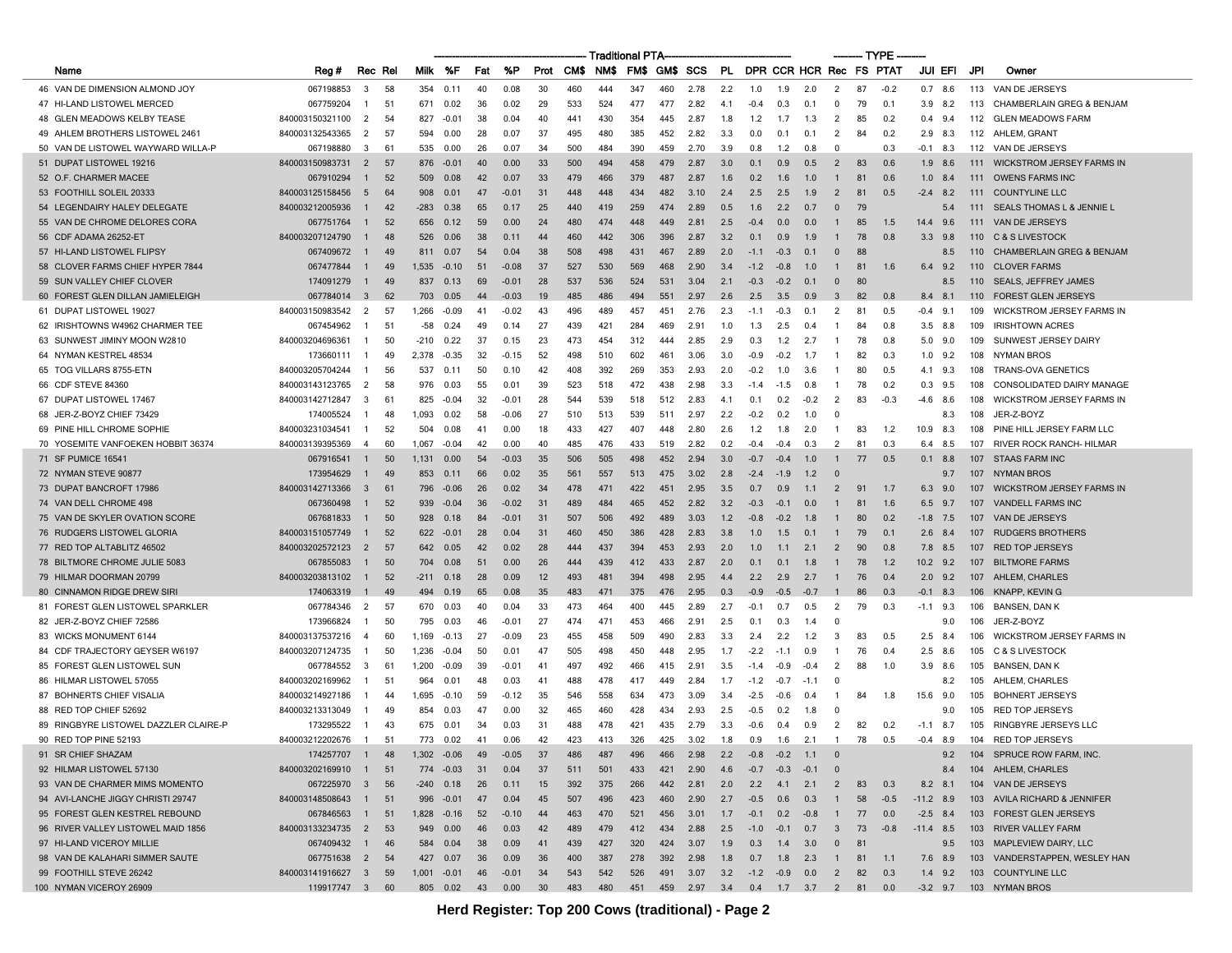|                                      |                 |                  |    |        |           |              |         |                |      | Traditional PTA |      |      |          |     |                   |            |                         |                |     | – TYPE |             |            |                                         |
|--------------------------------------|-----------------|------------------|----|--------|-----------|--------------|---------|----------------|------|-----------------|------|------|----------|-----|-------------------|------------|-------------------------|----------------|-----|--------|-------------|------------|-----------------------------------------|
| Name                                 | Reg #           | Rec Rel          |    | Milk   | %F        | Fat          | %P      | Prot           | CM\$ | NM\$            | FM\$ | GM\$ | SCS      | PL  |                   |            | DPR CCR HCR Rec FS PTAT |                |     |        | JUI EFI     |            | JPI<br>Owner                            |
| 101 AVI-LANCHE SKYLER FERN 29304     | 840003148508200 | $\mathbf{1}$     | 51 | 898    | 0.10      | 66           | $-0.03$ | 27             | 484  | 484             | 484  | 475  | 3.00     | 2.1 | 0.0               | 0.5        | 2.4                     | -1             | 77  | 0.4    | 1.6         | 8.4        | 103<br>AVILA RICHARD & JENNIFER         |
| 102 PAULO-BRO RESPECT MELITA 3055    | 173989782       | -1               | 48 | 669    | 0.04      | 41           | 0.00    | 25             | 414  | 407             | 378  | 402  | 2.80     | 1.8 | $-0.2$            | 0.5        | 4.4                     | -1             | 82  | 1.2    | 8.0         | 9.0        | 103<br><b>PAULO BROS</b>                |
| 103 FOREST GLEN CHARMER PEABODY      | 067784420       | 3                | 59 | 672    | 0.01      | 35           | $-0.01$ | 23             | 454  | 449             | 431  | 467  | 2.86     | 2.0 | 0.2               | 1.3        | 1.5                     | $\overline{2}$ | 90  | 1.3    | 7.8         | 8.9        | 103<br>BANSEN, DAN K                    |
| 104 CDF JIMINY MALACHI W7192         | 840003207125230 | -1               | 45 | 472    | 0.16      | 57           | 0.02    | 22             | 460  | 455             | 418  | 442  | 2.97     | 2.4 | 0.2               | 1.1        | 2.6                     | - 0            |     |        |             | 8.8        | 103<br>C & S LIVESTOCK                  |
| 105 VAN DE CHROME RAVIOLI RAGU       | 067681834       | -1               | 52 | 316    | 0.12      | $\mathbf{4}$ | 0.04    | 21             | 423  | 415             | 360  | 442  | 2.94     | 1.6 | 0.5               | 1.2        | 1.8                     | $\mathbf{1}$   | 85  | 1.4    | 12.3        | -8.4       | 103<br>VAN DE JERSEYS                   |
| 106 SUNWEST CHROME POPPIN W1904      | 840003204695956 |                  | 51 | 629    | 0.07      | 45           | $-0.02$ | 19             | 434  | 431             | 427  | 431  | 2.89     | 2.1 | 0.0               | 0.2        | 1.3                     | -1             | 81  | 1.4    | 15.9        | 9.1        | 103<br>SUNWEST JERSEY DAIRY             |
| 107 O.F. KEITH QUMARA                | 067649440       | 4                | 60 | -63    | 0.22      | 43           | 0.08    | 15             | 421  | 409             | 327  | 430  | 2.89     | 2.8 | 2.3               | 1.6        | 0.1                     | $\overline{2}$ | 87  | $-0.1$ | 4.8         | 6.3        | 103<br><b>OWENS FARMS INC</b>           |
| 108 NYMAN ALTAHEIR 90319             | 173950308       | -1               | 48 | 1,117  | $-0.02$   | 49           | 0.04    | 49             | 434  | 427             | 356  | 401  | 3.07     | 0.8 | $-1.3$            | $-0.3$     | 1.2                     | -1             | 84  | 0.8    | 7.7 8.7     |            | 102<br>LIVAK, KEITH                     |
| 109 DUPAT FEARLESS 15937             | 840003133239073 | 3                | 61 | 1,505  | $-0.20$   | 27           | $-0.04$ | 47             | 407  | 407             | 397  | 394  | 2.99     | 1.7 | 0.1               | $-0.2$     | $-0.3$                  | 3              | 91  | 1.5    | 17.5        | 7.3        | 102<br><b>WICKSTROM JERSEY FARMS IN</b> |
| 110 SUN VALLEY LOOT DEE              | 174063104       | -1               | 48 | 268    | 0.20      | 57           | 0.15    | 43             | 446  | 429             | 271  | 408  | 3.15     | 1.2 | $-0.6$            | 0.0        | 1.0                     | $^{\circ}$     | 80  |        |             | 8.2        | 102<br>SEALS, JEFFREY JAMES             |
| 111 HILMAR VERN 6853                 | 840003134978661 | 3                | 61 | 742    | 0.00      | 35           | 0.06    | 40             | 483  | 475             | 393  | 448  | 3.05     | 2.1 | $-1.2$            | $-0.7$     | 0.7                     | 0              | 78  | 0.7    | 3.7         | 9.0        | 102<br>AHLEM, CHARLES                   |
| 112 ROC-BOT LISTOWEL 9669            | 840003145401489 | 3                | 60 | 986    | $-0.06$   | 34           | 0.00    | 36             | 485  | 479             | 444  | 410  | 2.85     | 3.7 | $-1.0$            | $-0.6$     | 0.3                     | $\overline{2}$ | 84  | 0.5    | $-0.7$      | 96         | 102<br><b>ROCK BOTTOM DAIRY</b>         |
| 113 JER-Z-BOYZ PINE MAE 71988        | 173921344       | -1               | 51 | 663    | 0.12      | 58           | 0.05    | 36             | 396  | 388             | 313  | 399  | 3.01     | 0.1 | $-0.2$            | 0.0        | 2.4                     | $\mathbf{1}$   | 80  | 1.0    | $3.7$ 9.0   |            | 102<br>JER-Z-BOYZ                       |
| 114 VAN DE LISTOWEL KAZOO KIZZY-P    | 067347846       | $\overline{2}$   | 58 | 343    | 0.11      | 41           | 0.09    | 31             | 430  | 418             | 321  | 384  | 2.99     | 2.9 | $-0.2$            | 1.3        | 1.9                     | $\overline{2}$ | 84  | 0.3    | 7.0         | 7.2        | 102<br>VAN DE JERSEYS                   |
| 115 WILDERMESS W3643 PILGRIM NATTIE  | 067283643       | 5                | 62 | 972    | $-0.04$   | 39           | $-0.03$ | 30             | 455  | 454             | 448  | 447  | 2.94     | 4.0 | 2.3               | 2.2        | 0.6                     | $\overline{1}$ | 83  | 0.0    | $-4.4$      | 7.2        | 102<br>ELMER, BRENT R                   |
| 116 FANELLI TUX 2941                 | 067982941       | $\mathbf{1}$     | 47 | 567    | 0.04      | 36           | 0.03    | 28             | 446  | 438             | 384  | 430  | 2.90     | 3.4 | 1.5               | 2.2        | 1.7                     | $\Omega$       |     |        |             | 8.3        | 102<br><b>FANELLI DAIRY</b>             |
| 117 CDF STEVE 84295                  | 840003143123700 | $\mathbf{3}$     | 61 | 591    | 0.10      | 51           | 0.02    | 27             | 531  | 527             | 484  | 498  | 3.03     | 3.3 | $-0.1$            | 0.1        | 0.5                     | -1             | 83  | $-0.4$ | $-2.6$      | 8.6        | 102<br>CONSOLIDATED DAIRY MANAGE        |
| 118 AVI-LANCHE CHRMR ALEXANDRA 18824 | 840003131412212 | $\mathbf{3}$     | 57 | 229    | 0.19      | 51           | 0.09    | 27             | 459  | 447             | 351  | 467  | 2.94     | 1.0 | $-0.3$            | 0.8        | 1.1                     | -2             | 66  | 0.1    | $-0.4$      | 9.1        | 102<br>AVILA RICHARD & JENNIFER         |
| 119 HIGHLAND HT CHROME NELL          | 067743822       | $\overline{2}$   | 56 | 639    | 0.07      | 47           | 0.01    | 25             | 410  | 403             | 370  | 414  | 2.82     | 1.5 | 0.3               | 0.4        | 0.4                     | $\overline{1}$ | 86  | 1.2    | 11.9        | 8.6        | 102<br><b>HIGHLAND FARMS</b>            |
| 120 CDF MOORE VICEROY W1196          | 840003147119462 | $\mathbf{3}$     | 58 | 427    | 0.16      | 55           | 0.04    | 25             | 463  | 457             | 401  | 466  | 3.02     | 1.8 | 0.5               | 0.9        | 1.9                     | $\overline{2}$ | 82  | 0.6    | 1.4         | 8.6        | 102<br><b>C &amp; S LIVESTOCK</b>       |
| 121 VAN DE ARCHER MINX CHINCHILLA    | 067227767       | -4               | 62 | 694    | 0.02      | 38           | $-0.03$ | 19             | 437  | 434             | 437  | 448  | 2.82     | 2.8 | 1.0               | 1.9        | 1.4                     | $\overline{2}$ | 84  | 0.5    | 6.9         | 7.8        | 102<br>VAN DE JERSEYS                   |
| 122 VAN DE CHROME TUSCANY TUSCARORA  | 067200097       | $\overline{2}$   | 58 | 350    | 0.10      | 38           | 0.03    | 19             | 428  | 421             | 378  | 446  | 2.89     | 2.4 | 1.1               | 1.4        | 1.2                     | 3              | 85  | 1.0    | 8.6         | 8.2        | 102<br>VAN DE JERSEYS                   |
| 123 FOOTHILL MACKENZIE 26199         | 840003141916584 | 3                | 58 | $-203$ | 0.27      | 46           | 0.11    | 16             | 423  | 410             | 305  | 439  | 2.97     | 1.7 | 1.2               | 0.8        | 0.1                     | $\overline{2}$ | 90  | 0.8    | 10.7        | 8.0        | 102<br><b>CROSSWINDS FARM</b>           |
| 124 SUNWEST CHROME STEVE W1767       | 840003204695819 |                  | 52 | 828    | 0.13      | 69           | 0.05    | 42             | 468  | 459             | 379  | 424  | 3.00     | 0.8 | $-1.9$            | $-1.4$     | 0.5                     | $\overline{2}$ | 79  | 0.3    | $-0.3$      | 9.4        | 101<br>SUNWEST JERSEY DAIRY             |
| 125 CDF AMP VICEROY W7366            | 840003207125404 |                  | 48 | 667    | 0.01      | 35           | 0.06    | 37             | 428  | 418             | 337  | 415  | 2.97     | 1.6 | 0.1               | 0.6        | 2.0                     | $\Omega$       |     |        |             | 8.5        | 101<br><b>C &amp; S LIVESTOCK</b>       |
| 126 CDF REGAL 83302                  | 840003138808881 | 3                | 60 | 425    | 0.06      | 33           | 0.09    | 35             | 441  | 429             | 325  | 372  | 3.00     | 3.6 | 0.3               | $-0.6$     | 1.3                     | -1             | 80  | 0.6    | 5.2         | 9.4        | 101<br>CONSOLIDATED DAIRY MANAGE        |
| 127 T-D-I BANCROFT 10570             | 840003148457961 | $\overline{2}$   | 58 | 868    | $-0.04$   | 33           | 0.01    | 34             | 470  | 467             | 432  | 456  | 3.07     | 2.3 | 0.0               | 0.1        | 1.5                     | $\overline{2}$ | 82  | 1.4    | 5.2         | 8.9        | 101<br>THE DAIRY INC.                   |
| 128 AVI-LANCHE JIGGY DOLLY 29609     | 840003148508505 | -1               | 49 | 665    | 0.11      | 57           | 0.04    | 34             | 462  | 451             | 381  | 415  | 2.85     | 2.2 | $-0.5$            | 0.1        | 1.6                     | -1             | 79  | 0.6    | $-3.1$      | 8.8        | 101<br>AVILA RICHARD & JENNIFER         |
| 129 DREAM VIEW ULTRA 5809            | 840003202307565 | $\overline{2}$   | 49 | 646    | 0.04      | 39           | 0.04    | 33             | 450  | 442             | 377  | 461  | 2.96     | 1.7 | 0.9               | 1.1        | 1.2                     | $\overline{2}$ | 79  | 0.1    | -5.8        | -8.4       | 101<br>PINNACLE DAIRY, LP               |
| 130 KB CHROME 19258                  | 840003004112514 | -1               | 50 | 907    | 0.02      | 48           | $-0.01$ | 31             | 431  | 429             | 412  | 444  | 3.01     | 1.5 | 0.1               | 1.3        | 1.7                     |                | 82  | 1.3    | 5.6         | 9.4        | 101<br><b>KATZMAN BROS</b>              |
| 131 YOSEMITE TYBO 81483              | 840003135939421 | 3                | 62 | 510    | 0.06      | 37           | 0.05    | 29             | 485  | 475             | 408  | 428  | 2.89     | 4.3 | 0.3               | 1.2        | 0.5                     | $\overline{2}$ | 76  | $-0.4$ | -1.4        | 8.2        | CONSOLIDATED DAIRY MANAGE<br>101        |
| 132 LIVE OAK LAWYER 26678            | 119840872       | $\mathbf{3}$     | 57 | 814    | $-0.09$   | 20           | -0.01   | 28             | 508  | 504             | 484  | -448 | 2.89     | 4.4 | $-0.6$            | $-0.1$     | 0.1                     | $\overline{2}$ | 83  | 0.6    | 4.6         | 9.0        | 101<br>LIVE OAK DAIRY                   |
| 133 DUPAT KALAHARI 19707             | 840003201082788 | $\overline{2}$   | 56 | 222    | 0.07      | 25           | 0.09    | 27             | 454  | 444             | 351  | 475  | 3.08     | 2.8 | 1.5               | 2.1        | 1.9                     | $\overline{2}$ | 82  | 0.8    | 5.0         | 8.4        | 101<br><b>WICKSTROM JERSEY FARMS IN</b> |
| 134 GOLDEN PLAIN MOO FLOWER          | 067365868       | -1               | 50 | 467    | 0.04      | 31           | 0.02    | 22             | 404  | 396             | 354  | 391  | 2.83     | 2.8 | 0.6               | 1.1        | 0.6                     | $\overline{1}$ | -84 | 1.4    | 13.7        | 8.7        | 101<br>YODER, MERLE                     |
| 135 LALU-SLH CHROME DARCY            | 173489004       | $\overline{2}$   | 52 | -91    | 0.20      | 48           | 0.08    | 21             | 415  | 402             | 313  | 401  | 2.88     | 1.8 | 0.0               | 0.6        | 1.6                     |                | 83  | 1.0    | 9.0         | 96         | 101<br><b>CAMPBELL, KEVIN</b>           |
| 136 CDF KIAWA REGAL W7158            | 840003207125196 | -1               | 47 | 215    | 0.11      | 33           | 0.06    | 20             | 503  | 494             | 428  | 450  | 2.92     | 4.1 | $-0.4$            | 0.3        | 2.7                     | $\Omega$       |     |        |             | 9.2        | 101<br><b>C &amp; S LIVESTOCK</b>       |
| 137 FANELLI DILLAN 67                | 067278067       | - 5              | 64 | 667    | $-0.06$   | 20           | -0.04   | 15             | 438  | 438             | 456  | 453  | 2.84     | 4.5 | 2.7               | 3.1        | 1.7                     | - 0            | 69  | 0.4    | 4.4         | 8.5        | 101<br><b>FANELLI DAIRY</b>             |
| 138 SUNSET CANYON GM DIXIE 3268      | 173437212       | $\overline{2}$   | 58 | $-322$ | 0.24      | 34           | 0.09    | -8             | 473  | 458             | 368  | 445  | 2.76     | 4.5 | 1.7               | 1.6        | 0.1                     |                |     |        |             | 8.3        | 101<br>SILVA, ERIC LEONARD              |
| 139 BLUE MIST MERLIN FRANCENE        | 119725481       | 5                | 62 | $-140$ | 0.20      | 35           | 0.06    | $\overline{7}$ | 428  | 420             | 364  | 458  | 2.90     | 3.9 | 3.5               | 3.5        | 1.4                     | $\overline{2}$ | 85  | $-0.1$ | 1.0         | 8.1        | 101<br><b>GOMES JERSEY DAIRY, LLC</b>   |
| 140 JENKS MADISON 5711               | 173999761       | -1               | 48 | 1,124  | 0.00      | 55           | 0.01    | 44             | 482  | 475             | 424  | 430  | 2.93     | 0.1 | $-3.4$            | $-3.4$     | $-0.8$                  | $\mathbf{1}$   | 75  | 0.6    | 8.6         | 9.2        | 100<br>JENKS, WILLIAM H (JIM)           |
| 141 CLOVER FARMS PINE SALLY 8045     | 067878045       | -1               | 48 | 488    | 0.08      | 40           | 0.09    | 37             | 398  | 387             | 284  | 393  | 3.06     | 1.5 | 0.4               | 1.2        | 2.6                     | $\Omega$       |     |        |             | 9.1        | 100<br><b>CLOVER FARMS</b>              |
| 142 YOSEMITE TANNER CREDIBULL 36890  | 840003142355322 | -3               | 61 | 838    | $-0.03$   | 35           | 0.01    | 33             | 435  | 429             | 389  | 422  | 2.92     | 1.7 | $-0.1$            | $-0.1$     | $-0.1$                  | 3              | 83  | 0.5    | $7.0$ 8.1   |            | 100<br><b>RIVER ROCK RANCH- HILMAR</b>  |
| 143 AVI-LANCHE JIGGY BELLE 29740     | 840003148508636 |                  | 51 | 354    | 0.15      | 49           | 0.09    | 32             | 451  | 436             | 331  | 405  | 2.85     | 2.1 | $-0.5$            | $-0.1$     | 1.8                     | -1             | 76  | 0.5    | 1.1         | 8.6        | 100<br>AVILA RICHARD & JENNIFER         |
| 144 BILTMORE CHROME SPARKLES 4866    | 067394866       | -1               | 52 | 914    | 0.01      | 46           | -0.02   | 30             | 402  | 398             | 381  | 395  | 2.85     | 1.4 | $-0.4$            | 0.2        | 0.7                     | -1             | 83  | 1.3    | 9.1         | 9.7        | 100<br><b>BILTMORE FARMS</b>            |
| 145 JER-Z-BOYZ CHIEF 71900           | 173917950       | $\mathbf{1}$     | 47 | 745    | 0.00      | 36           | 0.01    | 30             | 460  | 454             | 417  | 405  | 2.94     | 3.6 | $-0.4$            | $-0.3$     | 0.9                     | $\Omega$       |     |        |             | 9.1        | 100<br>JER-Z-BOYZ                       |
| 146 CDF MATTIE 83427                 | 840003138809006 | $\mathbf{3}$     | 60 | 871    | $-0.07$   | 27           | $-0.02$ | 28             | 469  | 464             | 447  | 425  | 2.77     | 3.5 | $-0.3$            | 0.6        | $-0.5$                  |                | 75  | 0.3    | $1.7$ 8.4   |            | 100<br>CONSOLIDATED DAIRY MANAGE        |
| 147 EVANGELO CHIEF 3163              | 840003210253915 | $\mathbf{1}$     | 50 | 960    | 0.00      | 47           | $-0.04$ | 26             | 482  | 481             | 489  | 472  | 2.86     | 2.5 | $-0.5$            | 0.2        | 0.7                     |                | 80  | 1.7    | 8.5 8.7     |            | 100<br><b>EVANGELO JERSEYS</b>          |
| 148 FANELLI STEVE 1550               | 075911550       | $\overline{2}$   | 58 | 402    | 0.18      | 58           | 0.04    | 24             | 512  | 508             | 457  | 464  | 3.14     | 3.2 | $-0.7$            | 0.4        | 1.3                     | $\overline{2}$ | 78  | 0.7    | $2.8$ 9.3   |            | <b>FANELLI DAIRY</b><br>100             |
| 149 BW DEGREE APPLE E258             | 173957903       | $\overline{1}$   | 46 | 629    | 0.04      | 39           | 0.00    | 23             | 399  | 395             | 374  | 437  | 2.93     | 1.5 | 1.4               | 1.6        | 0.5                     | $\overline{0}$ |     |        |             | 8.4        | 100<br><b>BRENTWOOD FARMS</b>           |
| 150 CDF REGAL 79128                  | 840003130289657 | 5                | 66 | 411    | 0.03      | 26           | 0.00    | 15             | 435  | 428             | 408  | 372  | 2.77     | 5.1 | 1.1               | 0.5        | 1.4                     | 2              | 77  | 0.0    | 8.3 9.3     |            | 100<br>CONSOLIDATED DAIRY MANAGE        |
| 151 NYMAN ALTAHEIR 90313             | 173950241       | $\blacksquare$ 1 | 48 | 1,370  | $-0.13$   | 37           | 0.01    | 53             | 503  | 497             | 443  | 503  | 3.03     | 1.0 | $-1.0$            | 0.0        | 1.8                     | $\overline{1}$ | 61  | $-1.3$ | $-13.3$ 8.8 |            | 99<br><b>NYMAN BROS</b>                 |
| 152 FOOTHILL VICEROY 26414           | 840003141916799 | $\mathbf{3}$     | 61 | 1,100  | $-0.02$   | 48           | 0.03    | 48             | 445  | 440             | 373  | 398  | 3.12     | 2.0 | $-0.4$            | 0.3        | 0.9                     | $\overline{2}$ | 82  | 0.5    | $-2.1$ 9.7  |            | 99<br><b>COUNTYLINE LLC</b>             |
| 153 EVANGELO OCTAVIUS 3179           | 840003210253931 | $\overline{1}$   | 41 | 407    | 0.11      | 43           | 0.15    | 47             | 382  | 364             | 203  | 349  | 3.06     | 0.3 | $-0.9$            | $-0.6$     | 0.9                     | $\mathbf{0}$   |     |        |             | 8.6        | 99<br><b>EVANGELO JERSEYS</b>           |
| 154 IRISHTOWN W5107 MIGHTY TEE       | 067865107 1     |                  | 48 | 651    | 0.08      | 49           | 0.07    | 39             | 439  | 425             | 330  | 387  | 2.87     | 2.1 | $-0.5$            | $-0.1$ 1.4 |                         | $\overline{1}$ | 81  | 0.4    | $0.1$ 8.2   |            | <b>IRISHTOWN ACRES</b><br>99            |
| 155 HIGHLAND PILGRIM A REFUGEE       | 067743812 2 57  |                  |    |        | 820 -0.06 | 27           | 0.04    | 38             | 397  | 388             | 324  |      | 361 2.94 |     | 2.7 0.7 0.7 0.7 1 |            |                         |                |     | 82 0.5 |             | 7.3 8.3 99 | <b>HIGHLAND FARMS</b>                   |